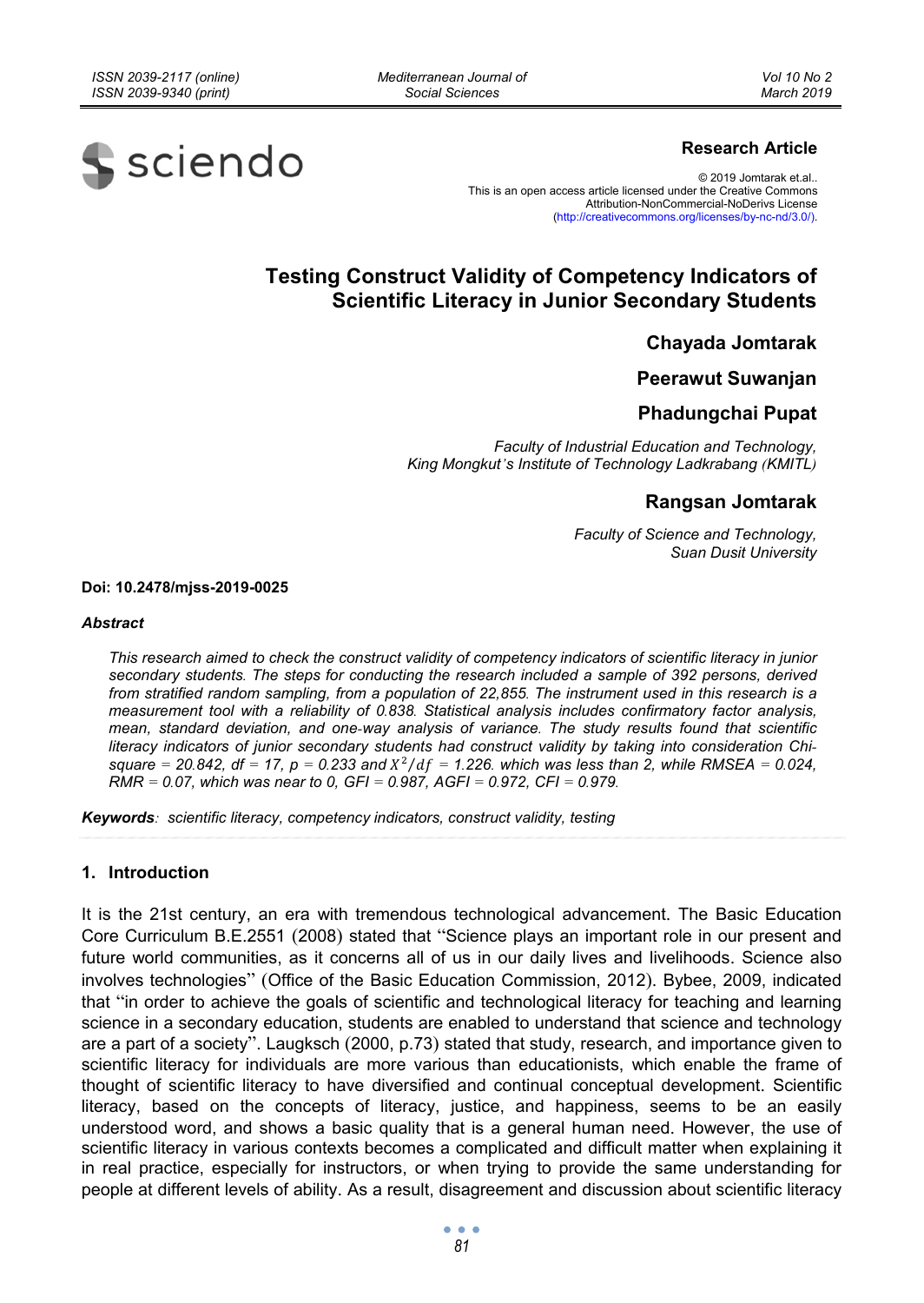occur widely. Laugksch (2000, p.74) gathered documents and research studies associated with scientific literacy, and made a conclusion about 5 factors affecting how scientific literacy is interpreted as follows: 1) a group conducting a study about scientific literacy, which is called an interest group, 2) conceptual definitions, 3) nature of concept, 4) purpose of scientific literacy support, and 5) ways of measuring. Each factor involves different methods and concepts, but connect to each other. Therefore, they have different impacts on the recognition and interpretation of the word "scientific literacy". Based on Laugksch's concept, the 5 factors are explained initially by dividing interest groups that are concerned with scientific literacy into 4 groups. Each group has a concept for definition that can reflect the nature of the determined concept and connect to a guideline for goal setting, including measuring guidelines for each interest group. Each interest group has various and different points of view. In this research, Laugksch's concept (2000, p.74- 82) is used, especially for the interest groups, and connected to other related factors that enable the interpretation or determination of frames of thought for scientific literacy that are different.

From the above mentioned problems, to make use of and develop the competency of individuals at the maximum range is necessary. Consequently, the 10th educational development plan formulated a policy to reform teaching and learning systems by focusing on modifying the process of teaching and learning to be able to support the development of learner capacity with full competency, and to have fundamental of knowledge and capability, good basic skills, and enough strength to earn their own living or study further at a higher level, including providing a guideline for instructors to modify their teaching and learning methods to be student-centered learning, to focus on systematic and critical thinking, to cultivate a love of learning among learners, and to enable them to know how to think critically, how to synthesize, how to seek knowledge, how to solve problems on their own, and how to work as a team. In the meantime, emphasis is placed on instructors to be able to manage teaching and learning methods to have diversity and to connect learning methods in academic contexts with real problems and experiences in real life. Therefore, a learning cycle is a method for teaching and learning management where emphasis is placed on student-centered learning that enables learners to build bodies of knowledge by themselves, obtaining meaningful learning on their own in accordance with the theory of knowledge creativity groups (Lawson, 1975, p.336-343).

The evaluation of the quality of education conducted by the Department of Curriculum and Instruction Development (Office of the National Education, 2008: online) found that students of Matthayom Suksa 2 across the country had low scores on the learning accomplishment test, especially in the science subject and in their capability to solve scientific problems. Meanwhile, errors were found in creative teaching, with teaching and learning methods used that had a tendency to enforce, follow, or imitate rather than learn in accordance with knowledge creativity. Students were not practiced to activate their thinking skills (The Institute for the Promotion of Teaching Science and Technology, 2008, p.2). Therefore, science competency plays an important role, as it should be of more interest to be instilled in or promoted to students. Since science is the most important factor to develop the country in terms of objects and human resources, to meet quality and perfectness in all aspects, instructors should consider developing students' science competency at the same time as managing teaching and learning activities. This is consistent with Sawatanapaiboon (2003, p.132), who said, when discussing social circumstances, that it was absolutely appropriate to organize scientific teaching and learning activities, stressing on developing students' science competency, that aimed at enabling youths to depend on their own accordingly, and is also consistent with the research study conducted by Thepart (2009, p.120).

Knowledge and understanding of science and technology is an absolutely essential tool for preparing youths to be able to live their lives and participate in science and technology-based societies, as science relates to everyone (Ministry of Education, 2008). Today, the goal of studying science stresses giving importance to enable learners to have scientific literacy (Klainil, Dechsri, and Pramotenee, 2008). The OECD (the Organization for Economic Co-operation and Development) Program for International Student Assessment (PISA) in 2015 gave the definition of scientific literacy as the ability to engage with science-related issues, and with the ideas of science,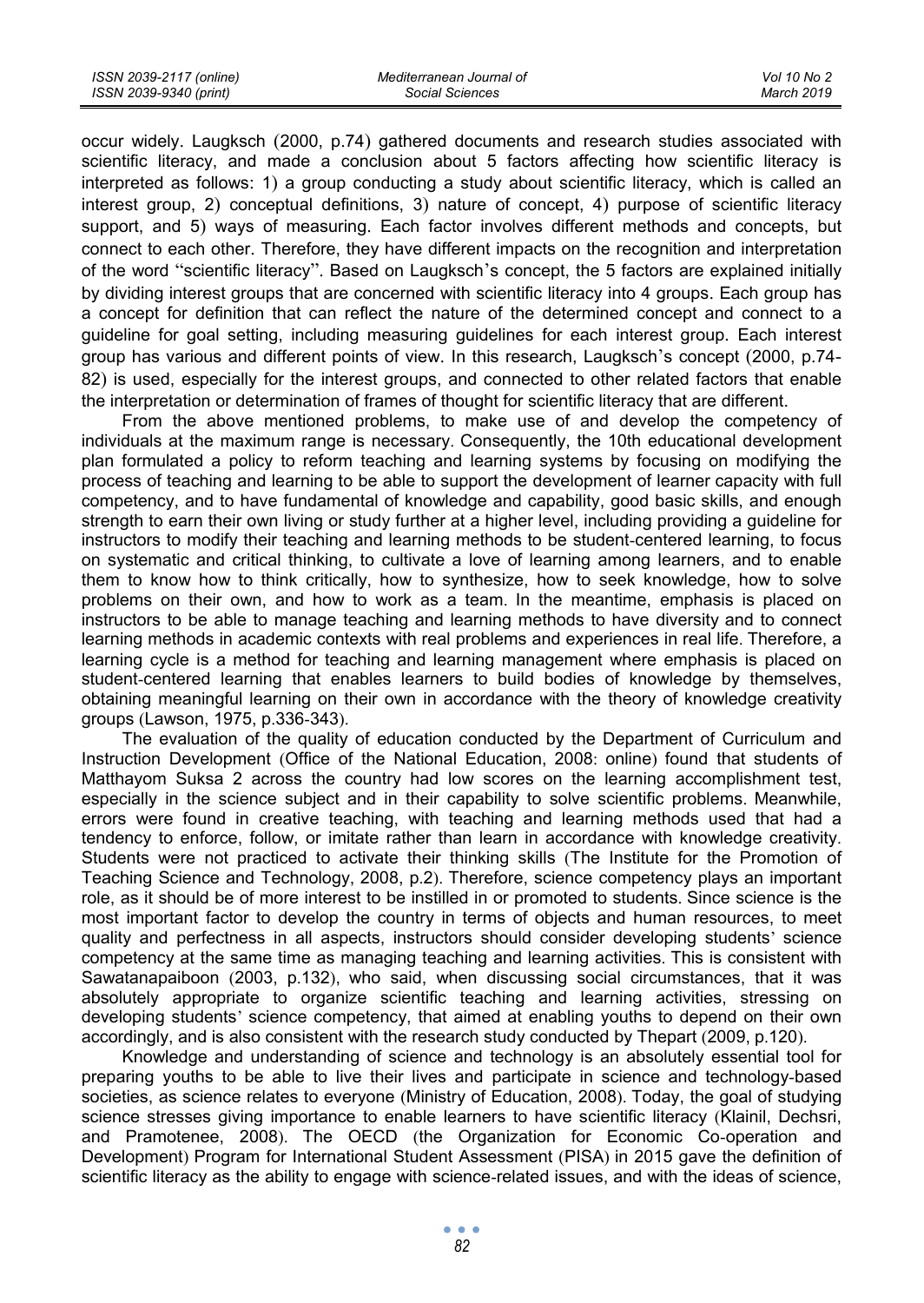as a reflective citizen. Scientific literacy started in the United States of America based on the policy that people need to have a basic knowledge of scientific principles, leading to an important goal concerning scientific study in the United States after educational reform. Since the increase in scientific and economic competition, it has been determined to be a target of scientific management in the education management in many countries. Scientific literacy is scientific management in educational management that changes in accordance with social requirements. The Basic Education Core Curriculum B.E.2551 (2008) mentioned that "science plays an important role in our present and future world communities as it concerns all of us in our daily lives and livelihoods. Science also involves technologies, instruments, devices and various products at our disposal, which facilitate our life and work. All these benefit from our scientific knowledge which is combined with creativity as well as other disciplines. Science enables us to develop our thinking skills in various aspects; logical, creative, analytical and critical. It also enables us to acquire essential investigative skills for seeking knowledge and allows the ability for systematic problem-solving and for verifiable decision-making based on culture of the new world known as knowledge-based society.

Therefore, all of us need to be provided with scientific knowledge development so as to acquire knowledge and understanding of nature and man-made technologies that can be applied through logical, creative and moral approaches." Scientific knowledge empowers technology development, and technologies play important roles in speeding up scientific knowledge exploration. Therefore, knowledge for systematic problem-solving is a culture in the new world, which is a knowledge-based society, in determining requirements, accessibility, management, assessment, integration, creativity, and information and communication, including good characteristics of effective learning and for the workplace. The aforementioned literacy that can occur requires basics of knowledge, skills, and attitude. Persons with positive attitude can express how they see value and benefit and how they pay attention to create and perform their tasks successfully.

From the above-mentioned problems, developing students to become scientific specialists is extremely necessary and important. With regard to the development of students to become scientific specialists, educationists have provided a lot of recommendations and development guidelines; for example, the enhancement and development of language skills, in terms of speaking, writing, and reading, with the process of knowledge discovery (Baker et al., 2009, p.261; Webb, 2009, p.328; and Ritchie, Tomas, & Tones, 2011, p.685), in order to obtain indicators for developing science learners to have knowledge, skills and positive attitudes. The researcher is interested in developing competency indicators of scientific literacy for junior secondary students, so as to use them as a framework to develop students who study in the field of science.

## **2. Objectives**

This research, for checking the construct validity of competency indicators of scientific literacy in junior secondary student, aims

- 1. To check competency indicators of scientific literacy in junior secondary students, and
- 2. To analyze competency indicators of scientific literacy in junior secondary students**.**

## **3. Design of the Study**

#### *3.1 Population and sample*

Sources of data, population and sample

The population in this research was 22,855 junior secondary students affiliated to Bangkok Education District Office 2, which was divided by school size; extra-large, large, and medium-sized schools (data as of 10 June, 2015).

The sample was 392 junior secondary students affiliated to Bangkok Education District Office 2, derived by stratified random sampling. The Taro Yamane formula was taken into consideration, with a confidence level of 95 percent. Multi-stage random sampling was involved, and included the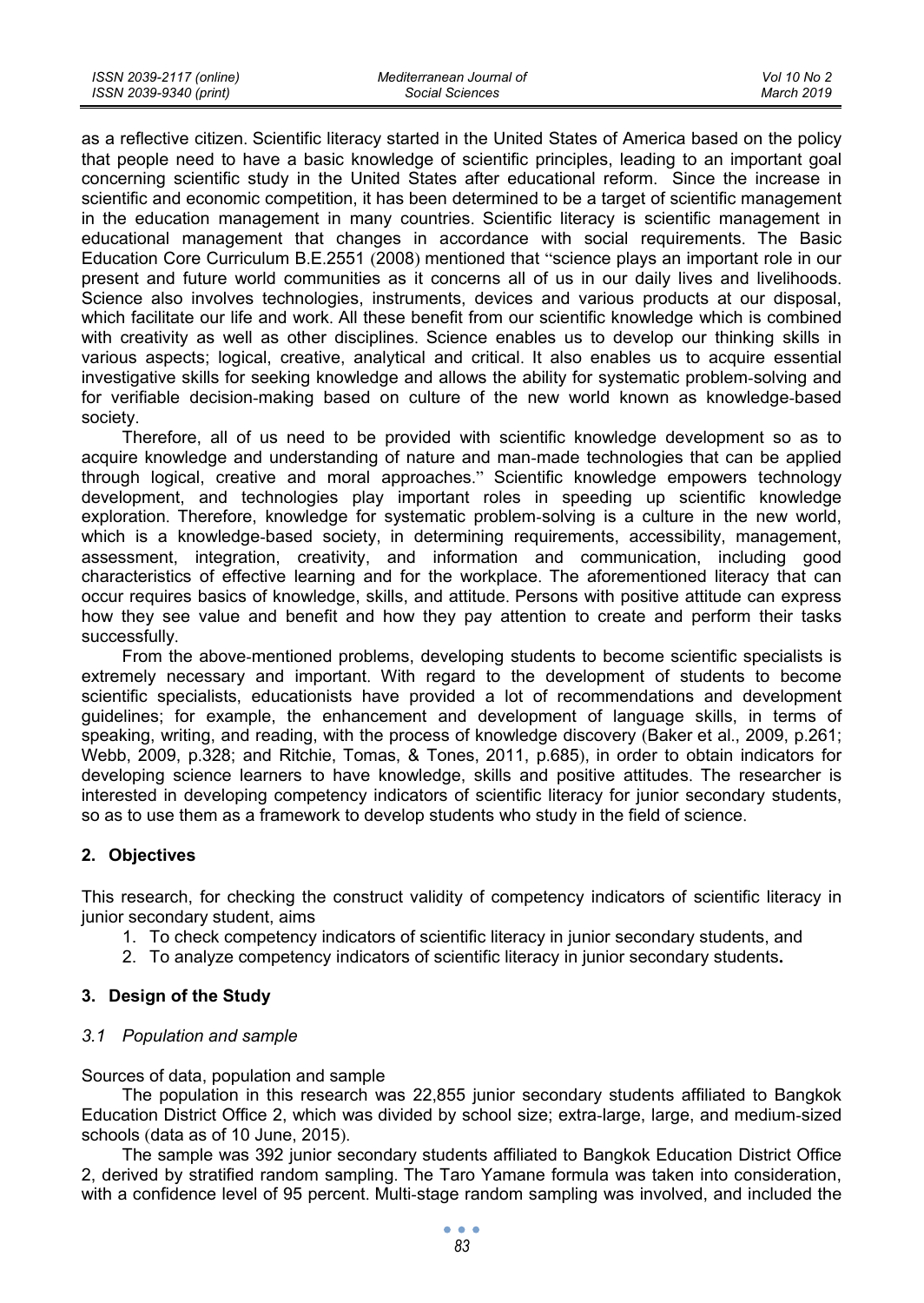following parts;

Part 1: Questionnaires about the general information of respondents, comprising check list questions, and

Part 2: A measuring model about scientific literacy for junior secondary students, with 30 question items.

- 1) Concepts and theories about indicators of scientific literacy components for junior secondary students were studied and notes taken in document analysis forms;
- 2) A measuring model was made, following indicators of scientific literacy for junior secondary students;
- 3) Content validity was checked item by item by 5 experts. The evaluation results from the experts were used to calculate an index of item-objective congruence (IOC). It was determined that the index of item-objective congruence equal to or higher than  $+.05 =$ acceptable content validity, and it was found that all question items had an index of itemobjective congruence greater than +.05.
- 4) All 30 question items in the measuring model were used to pre-test (try out) with junior secondary students, who were not the sample of 30 persons, to check discrimination power for each item and reliability. It was found that all of the question items had discrimination power that met the criteria, and the reliability level of the measurement form was at 0.838.

### **4. Data collection**

The data from the questionnaires was collected by the researcher from the students who were the sample; junior secondary students affiliated to Bangkok Education District Office 2.

#### **5. Data analysis**

- 1) The data from the measuring model was analyzed to confirm indicators of scientific literacy components for junior secondary students, in accordance with the research objectives. Confirmatory factor analysis (CFA) was employed with the following methods.
- 2) Assumptions of the analysis of indicators of scientific components were analyzed to verify suitability for making a composition to create many variables with the method.
- 3) A goodness of fit test for the model was conducted; this was a study about the big picture of the model to see if it was in harmony with the empirical data or not. This is a typical statistic widely used to check the goodness of fit for a model (Joreskog & Sorbom, 1993; Diamantopoulos & Siguaw, 2000; Kline, 2005).
	- a. The Kaiser-Meyer-Olkin Measure of Sampling Adequacy (KMO or MSA) test was used to measure how suited the brought data was for factor analysis. The KMO or MSA values had to be greater than 0.50 to be used for factor analysis.
	- b. Bartlett's test of Sphericity was used to measure the degree of the relationship between variables. If statistical significance was found, that meant variables were correlated and could be used for factor analysis.
	- c. The technique of maximum likelihood (ML) was used to estimate the parameter of the model.
- 4) Goodness of fit for measuring model and empirical data was considered. The statistics used in the test comprised:
	- a. Chi-Square statistics; commonly used to examine goodness of fit or the validity of the types of relationship, based on hypotheses and empirical data.
	- b. Goodness of fit index (GFI) was used to measure goodness of fit or validity of the model, according to theories and empirical data.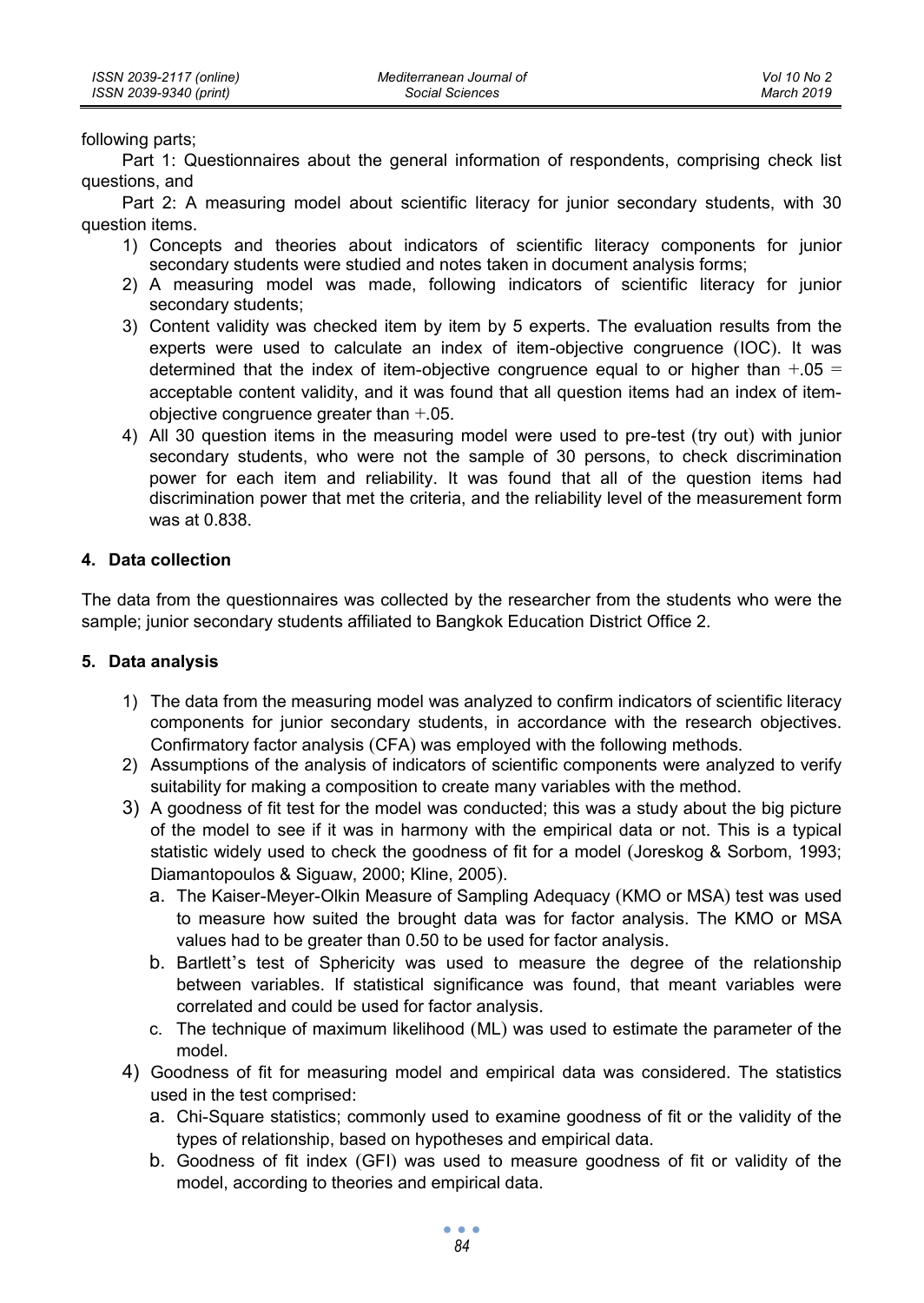- c. Adjusted Goodness of Fit Index (AGFI) brought degrees of freedom, a number of variables, and the size of sample to correct the GFI.
- d. Root Mean Square Residual Error of Approximation (RMSEA) was used.
- e. Root Mean Residual (RMR), an index indicating discrepancy from the comparison of the level of goodness of fit of the model and empirical data, was used.

The criteria used to consider the goodness of fit of the model and empirical data is summarized in Table 3.1 (Kaiyawan, 2013:161).

**Table 1:** Summary of the criteria considering the goodness of fit of the model

| <b>Goodness of fit index</b> | Acceptable criteria                                        |
|------------------------------|------------------------------------------------------------|
| Chi-square                   | p-value greater than 0.05                                  |
| <b>RMSEA</b>                 | p-value close to 0 is best                                 |
| GFI                          | p-value ranges between 0-1, with 1 the most suitable value |
| AGFI                         | > 0.90                                                     |

#### **6. Research results**

Symbols in the research

- RMSEA Root Mean Square Residual Error of Approximation
- GFI Goodness of Fit Index<br>AGFI Adjusted Goodness of
- Adjusted Goodness of Fit Index
- kn knowledge
- (kn1) the use of scientific knowledge to identify science-related issues
- (kn2) ability to explain phenomena scientifically
- (kn3) ability to interpret data and evidence scientifically
- (kn4) knowledge and principles for effective use of questions that enhance thinking
- (kn5) the process of seeking scientific knowledge
- at qualification
- (at1) retrieval of scientific knowledge
- (at2) curiosity
- (at3) interest in and support for the retrieval of scientific knowledge

The measuring model of knowledge competency (kn) comprised 5 observed variables that included the use of scientific knowledge to identify science-related issues (kn1), the ability to explain phenomena scientifically (kn2), the ability to interpret data and evidence scientifically (kn3), knowledge and understanding of the natural world (kn4), and the process of seeking scientific knowledge (kn5). The results of the confirmatory factor analysis are seen in Table 2:

**Table 2:** Mean, standard deviation, and correlation coefficient of observed variables in the measuring model of knowledge competency

|                                                                              |       |       | Correlation |       |                 |
|------------------------------------------------------------------------------|-------|-------|-------------|-------|-----------------|
| <b>Observed variables</b>                                                    | kn1   | kn2   | kn3         | kn4   | kn <sub>5</sub> |
| kn1                                                                          | 1.000 |       |             |       |                 |
| kn2                                                                          | 0.098 | 1.000 |             |       |                 |
| kn <sub>3</sub>                                                              | 0.03  | 0.155 | 1.000       |       |                 |
| kn4                                                                          | 0.094 | 0.067 | 0.076       | 1.000 |                 |
| kn <sub>5</sub>                                                              | 0.058 | 0.070 | 0.191       | 0.097 | 1.000           |
| Mean                                                                         | 2.843 | 3.172 | 2.766       | 2.985 | 3.105           |
| S                                                                            | 0.463 | 0.416 | 0.731       | 0.628 | 0.386           |
| Kaiser-Meyer-Olkin Measure of Sampling Adequacy = 0.528                      |       |       |             |       |                 |
| Bartlett's Test of Sphericity : Chi-Square = 40.803, $df = 10$ , $p = 0.000$ |       |       |             |       |                 |

From Table 2, it is found that the correlation coefficient in the 5 observed variables of the measuring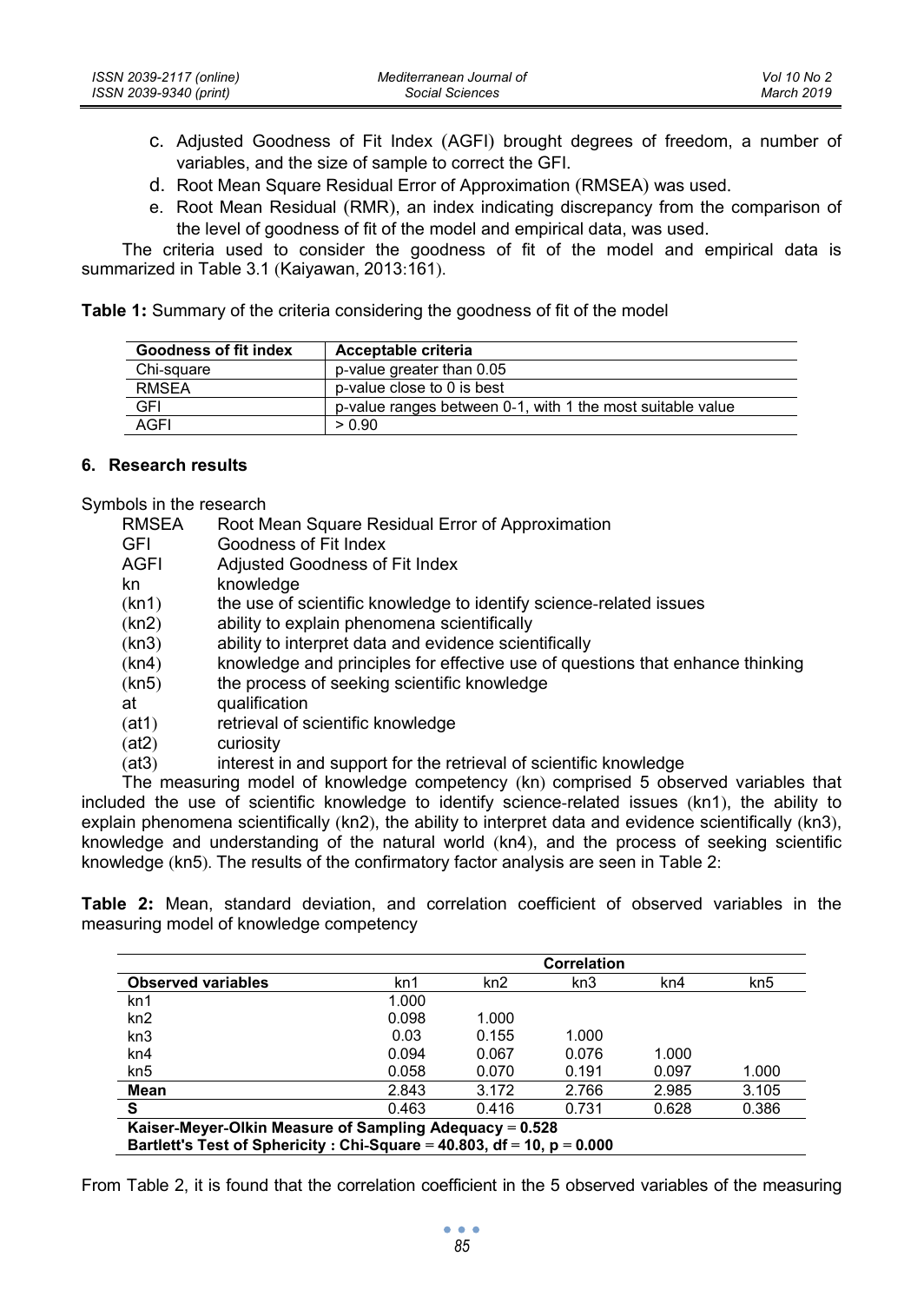| ISSN 2039-2117 (online) | Mediterranean Journal of | Vol 10 No 2 |
|-------------------------|--------------------------|-------------|
| ISSN 2039-9340 (print)  | Social Sciences          | March 2019  |

model of knowledge competency is related to all 10 pairs of variables. The correlation coefficient ranges between 0.191 and 0.030. Bartlett's Test of Sphericity indicates Chi-Square value = 40.803, df  $= 10$ , p  $= 0.000$ . It can be noticed that the correlation matrix is different from the identity matrix, with a statistical significance level of 0.05. This is consistent with the analysis results from the Kaiser-Meyer-Olkin (KMO) test of a value of 0.528, which is close to 1. This shows that the variables are correlated sufficiently and were suitable to use for the confirmatory factor analysis of competency.

**Table 3:** The results of confirmatory competency analysis of the measuring model of knowledge competency

|                                                                          |                                                                 |                    |              | Knowledge competency |       |  |
|--------------------------------------------------------------------------|-----------------------------------------------------------------|--------------------|--------------|----------------------|-------|--|
| Competency                                                               | <b>Observed variables</b>                                       | $b_{\mathcal{S}C}$ | S.E.         |                      | $R^2$ |  |
| kn                                                                       | kn1                                                             | 0.390              | $\leftarrow$ | $\leftarrow$         | 0.152 |  |
|                                                                          | kn2                                                             | 0.295              | 0.329        | 2.045                | 0.087 |  |
|                                                                          | kn3                                                             | 0.439              | $\leftarrow$ | $\leftarrow$         | 0.193 |  |
|                                                                          | kn4                                                             | 0.222              | 0.418        | 1.831                | 0.049 |  |
|                                                                          | kn <sub>5</sub>                                                 | 0.311              | 0.295        | 2.242                | 0.097 |  |
| Chi-square = 4.051, df = 4, p = 0.399, $X^2/df = 1.031$ , RMSEA = 0.006, |                                                                 |                    |              |                      |       |  |
|                                                                          | RMR = $0.007$ , GFI = $0.9936$ , AGFI = $0.985$ , CFI = $0.998$ |                    |              |                      |       |  |

**Remark:**  $b_{SC}$  means the weight of standard competency,  $R^2$  means the coefficient of prediction, and the mark: <--> means a fixed parameter that does not report S.E and t values



Chi-square = 4.051, df = 4, p = 0.399,  $X^2/df = 1.031$ , RMSEA = 0.006,  $RMR = 0.007$ , GFI = 0.9936, AGFI = 0.985, CFI = 0.998

**Figure 1**: The Measuring Model of Knowledge Competency

From Table 3 and Figure 1, the results of checking the construct validity of the measuring model of knowledge competency with confirmatory competency analysis show that the model fits the empirical data, considering the Chi-square = 4.051, df = 4,  $p = 0.399$ . Namely,  $X^2$  value is not different from zero, with a statistical significance level of 0.05, and  $\frac{X^2}{df}$  = 1.03, which is less than 2. Meanwhile, RMSEA =  $0.006$ , RMR =  $0.007$ , which is near to 0, and GFI =  $0.9936$ , AGFI =  $0.985$ ,  $CFI = 0.998$ , which is near to 1. It can be seen that the measuring model of knowledge competency has construct validity. The weights of competency of all variables are positive and different from zero, with a statistical significance level of 0.05. The variable having the highest weight of competency is the ability to interpret data and evidence scientifically (kn3), of which the weight of competency is 0.439, and the variable having the lowest weight of competency is knowledge and understanding of the natural world (kn4), of which the weight of competency is 0.222. Additionally, the reliability coefficient of variables,  $R^2$ , which describes the covariance of reliability competency, ranges between 0.049 and 0.193.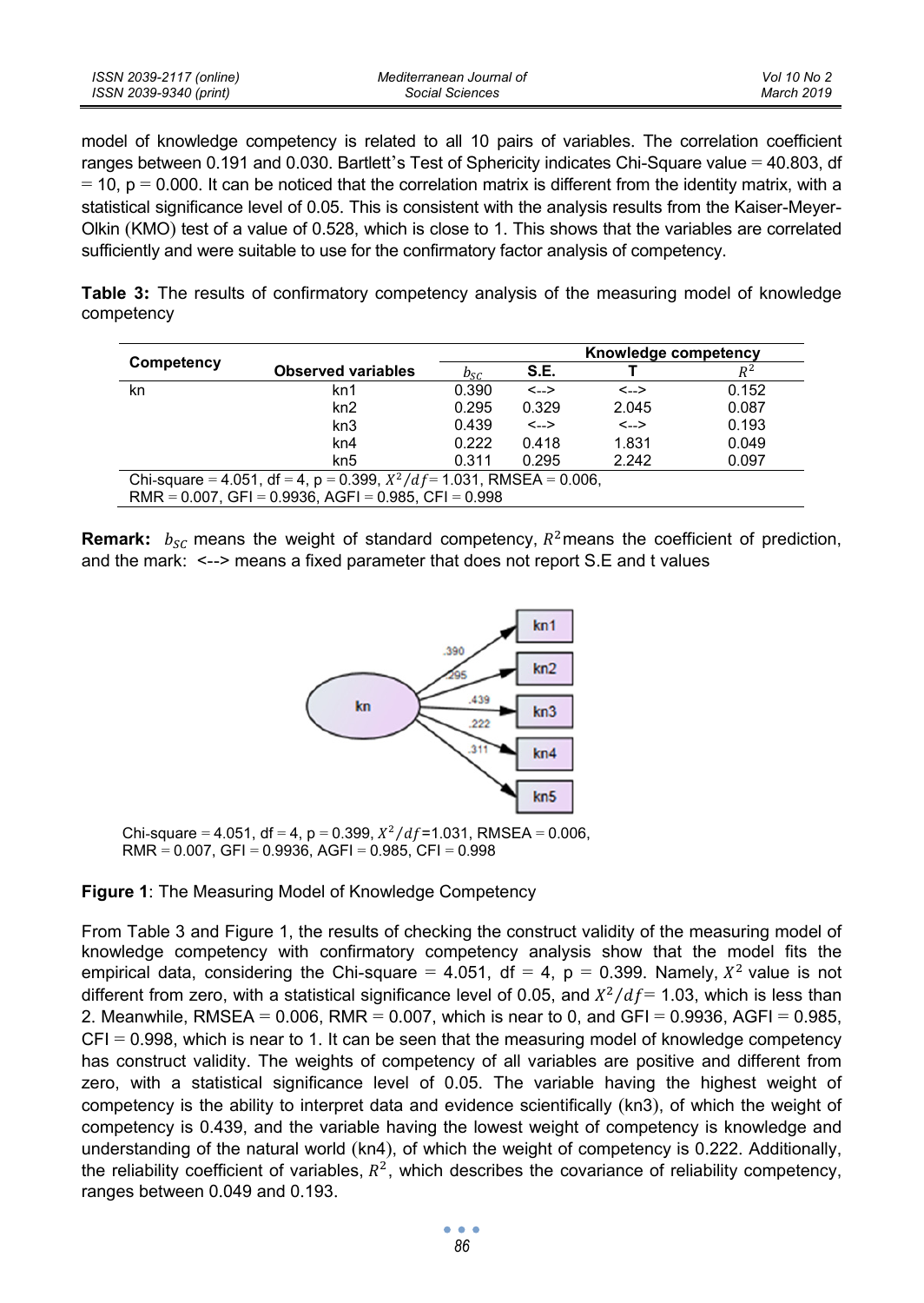**Table 4:** Mean, standard deviation, and correlation coefficient of observed variables in the measuring model of qualification competency

| Correlation                                                                                                                          |       |       |  |  |
|--------------------------------------------------------------------------------------------------------------------------------------|-------|-------|--|--|
| at1                                                                                                                                  | at2   | at3   |  |  |
| 1.000                                                                                                                                |       |       |  |  |
| 0.309                                                                                                                                | 1.000 |       |  |  |
| 0.302                                                                                                                                | 0.466 | 1.000 |  |  |
| 3.193                                                                                                                                | 3.421 | 3.395 |  |  |
| 0.324                                                                                                                                | 0.332 | 0.277 |  |  |
| Kaiser-Meyer-Olkin Measure of Sampling Adequacy = 0.623<br>Bartlett's Test of Sphericity : Chi-Square = 148.395, df = 3, $p = 0.000$ |       |       |  |  |
|                                                                                                                                      |       |       |  |  |

From Table 4, it is found that the correlation coefficient in 3 observed variables of the measuring model of qualification competency is correlated with all 3 pairs of variables. The correlation coefficient ranges between 0.466 and 0.302**.** Bartlett's Test of Sphericity indicates Chi-Square = 148.395, df = 3, p = 0.000**.** It can be seen that the correlation matrix is different from the identity matrix, with a statistical significance level of 0.05**.** This is consistent with the analysis results from the Kaiser-Meyer-Olkin (KMO) test, where the value is 0.623, which is close to 1. This shows that the variables are correlated sufficiently, and were suitable to be used for confirmatory competence analysis.

**Table 5:** The results of confirmatory competency analysis of the measuring model of qualification competency

| Competency |                                                                          |          | <b>Qualification competency</b> |              |       |  |  |
|------------|--------------------------------------------------------------------------|----------|---------------------------------|--------------|-------|--|--|
|            | <b>Observed variables</b>                                                | $D_{SC}$ | S.E.                            |              | $R^2$ |  |  |
| at         | at 1                                                                     | 0.500    | $\leftarrow$                    | <-->         | 0.250 |  |  |
|            | at <sub>2</sub>                                                          | 0.638    | $\leftarrow$                    | $\leftarrow$ | 0.407 |  |  |
|            | at3                                                                      | 0.693    | 0.091                           | 7.085        | 0.480 |  |  |
|            | Chi-square = 1.883, df = 1, p = 0.170, $X^2/df = 1.883$ , RMSEA = 0.048, |          |                                 |              |       |  |  |
|            | $RMR = 0.003$ , GFI = 0.997, AGFI = 0.981, CFI = 0.994                   |          |                                 |              |       |  |  |

**Remark**:  $b_{SC}$  means the weight of standard competency,  $R^2$  means the coefficient of prediction, and the mark: <--> means a fixed parameter that does not report S.E. and t values, as shown in Figure 2



Chi-square = 1.883, df = 1, p = 0.170,  $X^2/df = 1.883$ , RMSEA = 0.048,  $RMR = 0.003$ , GFI = 0.997, AGFI = 0.981, CFI = 0.994

**Figure 2**: The Measuring Model of Qualification Competency

From Table 5 and Figure 2, in relation to the results of checking the construct validity of the measuring model of qualification competency with confirmatory factor analysis, it is found that the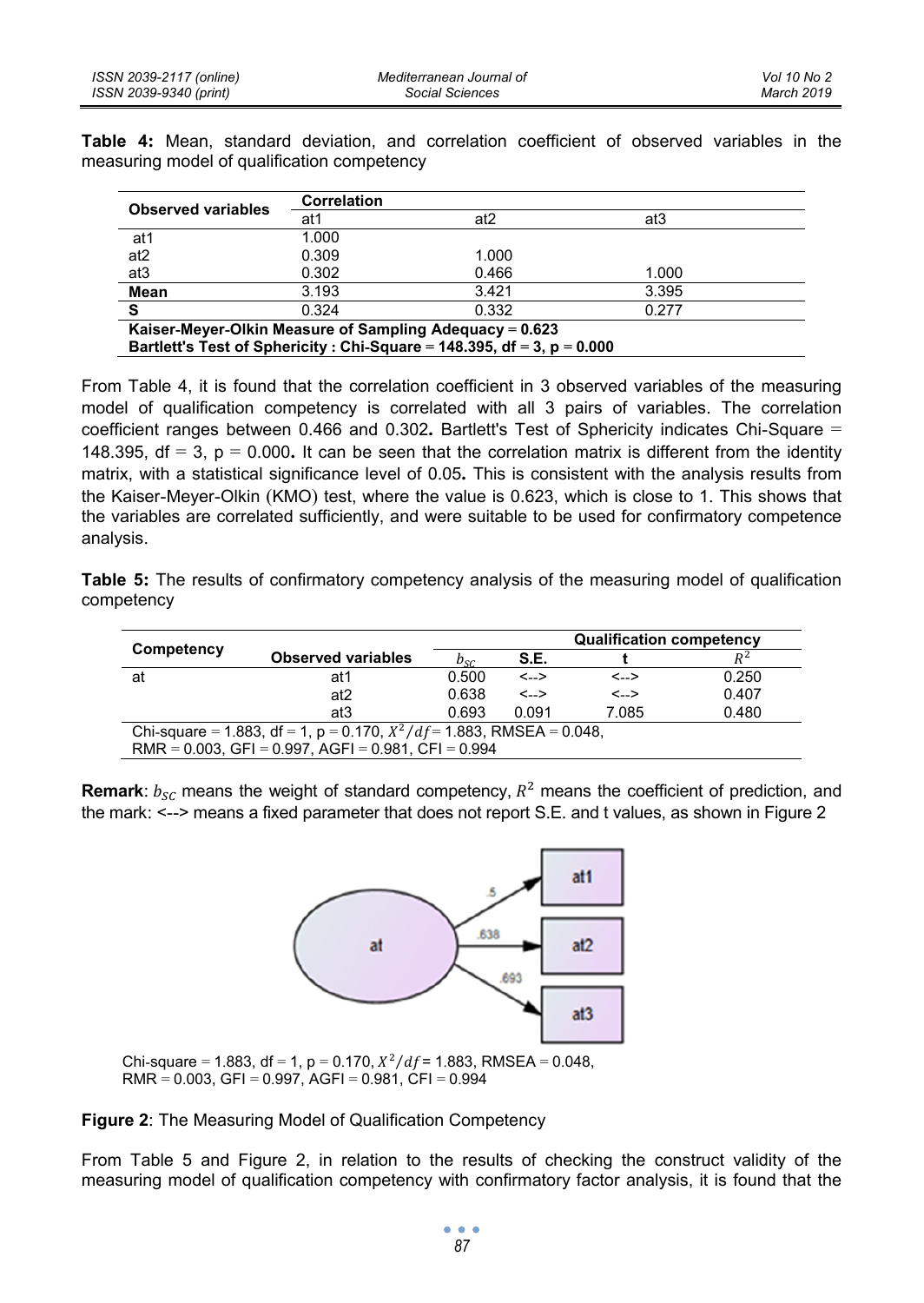| ISSN 2039-2117 (online) | Mediterranean Journal of | Vol 10 No 2 |
|-------------------------|--------------------------|-------------|
| ISSN 2039-9340 (print)  | Social Sciences          | March 2019  |

model fits the empirical data, considering Chi-square = 1.883, df = 1, p = 0.170. Namely,  $X^2$  value is not different from zero, with a statistical significance level of 0.05, and  $\frac{X^2}{df} = 1.883$ , which is less than 2. Additionally, RMSEA =  $0.048$ , RMR =  $0.003$ , which is close to 0, GFI =  $0.997$ , AGFI = 0.981,  $CFI = 0.994$ , which is close to 1. It can be seen that the measuring model of confidence competency has construct validity. The weights of competency of all variables are positive and different from zero, with a statistical significance level of 0.05. The variable having the highest weight of competency is interest in and support for retrieval of scientific knowledge (at3), of which the weight of competency is 0.693, and the variable having the lowest weight of competency is retrieval of scientific knowledge (at1), of which the weight of competency is 0.500. Additionally, the reliability coefficient of variables,  $R^2$ , that describes the covariance of confidence competency, ranges between 0.250 and 0.480.

**Table 6:** Mean, standard deviation, and correlation coefficient of observed variables in the measuring model of competency

|                                                         | Correlation                                                                |       |       |       |       |       |                 |                 |
|---------------------------------------------------------|----------------------------------------------------------------------------|-------|-------|-------|-------|-------|-----------------|-----------------|
| <b>Observed variables</b>                               | kn1                                                                        | kn2   | kn3   | kn4   | kn5   | at1   | at <sub>2</sub> | at <sub>3</sub> |
| kn1                                                     | 1.000                                                                      |       |       |       |       |       |                 |                 |
| kn2                                                     | 0.098                                                                      | 1.000 |       |       |       |       |                 |                 |
| kn3                                                     | 0.030                                                                      | 0.155 | 1.000 |       |       |       |                 |                 |
| kn4                                                     | 0.094                                                                      | 0.067 | 0.076 | 1.000 |       |       |                 |                 |
| kn <sub>5</sub>                                         | 0.058                                                                      | 0.070 | 0.191 | 0.097 | 1.000 |       |                 |                 |
| at1                                                     | 0.055                                                                      | 0.105 | 0.055 | 0.011 | 0.045 | 1.000 |                 |                 |
| at <sub>2</sub>                                         | 0.042                                                                      | 0.099 | 0.080 | 0.096 | 0.045 | 0.309 | 1.000           |                 |
| at <sub>3</sub>                                         | 0.013                                                                      | 0.103 | 0.060 | 0.053 | 0.007 | 0.302 | 0.466           | 1.000           |
| Mean                                                    | 2.843                                                                      | 3.172 | 2.766 | 2.985 | 3.105 | 3.193 | 3.421           | 3.395           |
| S                                                       | 0.463                                                                      | 0.416 | 0.731 | 0.628 | 0.386 | 0.324 | 0.332           | 0.277           |
| Kaiser-Meyer-Olkin Measure of Sampling Adequacy = 0.589 |                                                                            |       |       |       |       |       |                 |                 |
|                                                         | Bartlett's Test of Sphericity : Chi-Square = 211.965, df = 28, $p = 0.000$ |       |       |       |       |       |                 |                 |

From Table 6, it is found that the correlation efficient in the 8 observed variables of the measuring model of competency is related to all 28 pairs of variables. The correlation coefficient ranges between 0.030 and 0.466. The highest correlation coefficient in the variables is 0.466, which is the relationship between interest in and support for retrieval of scientific knowledge (at3) and curiosity (at2), followed by 0.309; the relationship between the retrieval of scientific knowledge (at1) and curiosity (at2). The lowest correlation coefficient in the variables is 0.030; the relationship between the ability to interpret data and evidence scientifically (kn3) and the use of scientific knowledge to identify science-related issues (kn1). Bartlett's Test of Sphericity indicates Chi-Square = 211.965,  $df = 28$ ,  $p = 0.000$ . It can be seen that the correlation matrix is different from the identity matrix, with a statistical significance level of 0.05. This is consistent with the analysis results from the Kaiser-Meyer-Olkin (KMO) test, where the value is 0.589, close to 1. This shows that the variables are correlated sufficiently and were suitable to be used for confirmatory competency analysis.

**Table 7**: The results of confirmatory competency analysis of the measuring model of competency

|                                |                           | Competency |       |       |       |  |  |
|--------------------------------|---------------------------|------------|-------|-------|-------|--|--|
| Competency                     | <b>Observed variables</b> | $b_{SC}$   | S.E.  |       | $R^2$ |  |  |
| First rank competency analysis |                           |            |       |       |       |  |  |
| kn                             | kn1                       | 0.171      | <-->  | <-->  | 0.029 |  |  |
|                                | kn2                       | 0.340      | 1.004 | 1.775 | 0.116 |  |  |
|                                | kn3                       | 0.449      | 2.263 | 1.831 | 0.202 |  |  |
|                                | kn4                       | 0.206      | 1.083 | 1.505 | 0.042 |  |  |
|                                | kn <sub>5</sub>           | 0.349      | 0.933 | 1.823 | 0.122 |  |  |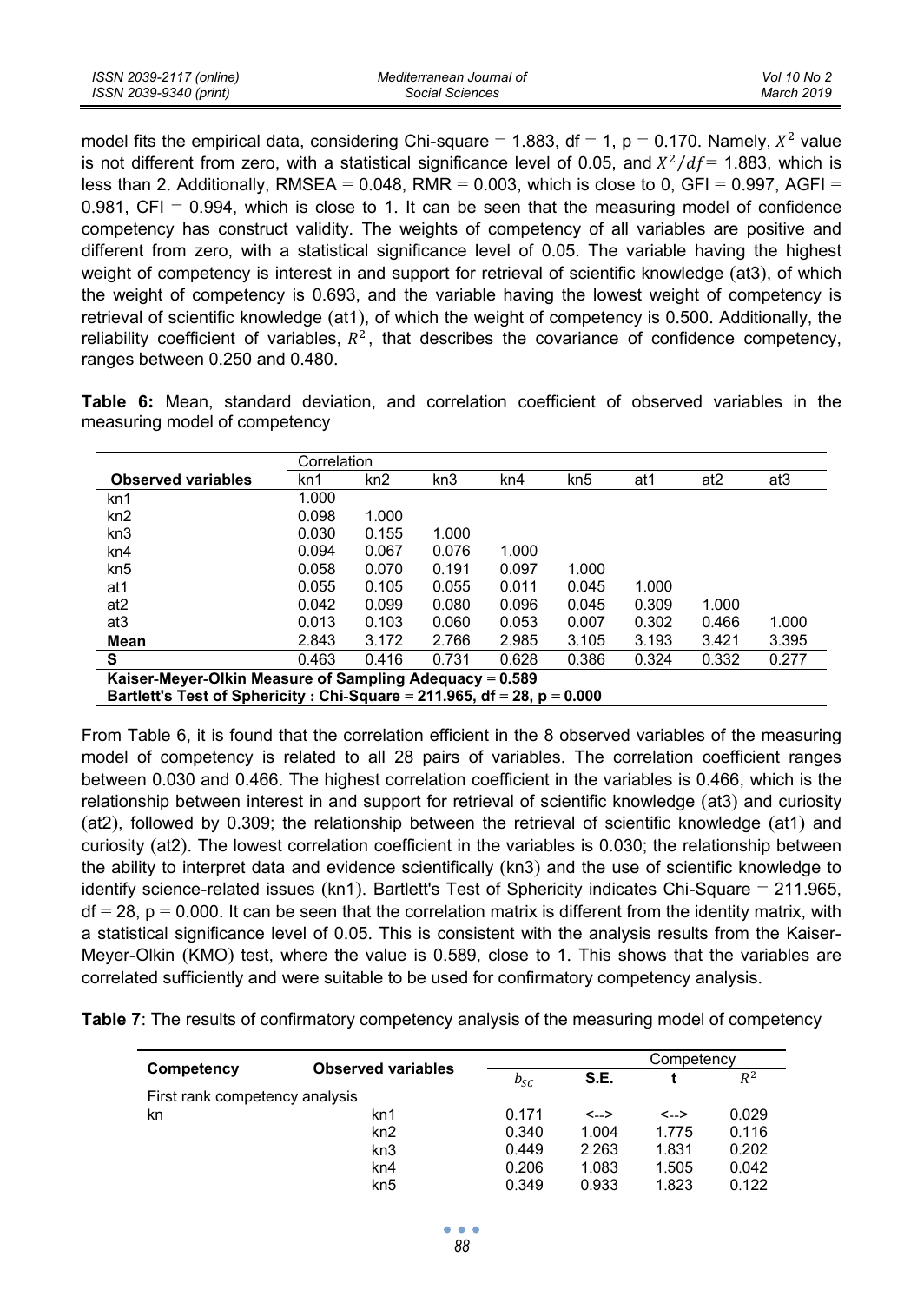|                                 | <b>Observed variables</b>                                                  | Competency              |              |              |       |  |  |
|---------------------------------|----------------------------------------------------------------------------|-------------------------|--------------|--------------|-------|--|--|
| Competency                      |                                                                            | $b_{\scriptstyle\rm S}$ | S.E.         |              | $R^2$ |  |  |
| at                              | at1                                                                        | 0.443                   | $\leftarrow$ | $\leftarrow$ | 0.197 |  |  |
|                                 | at <sub>2</sub>                                                            | 0.705                   | 0.277        | 5.894        | 0.497 |  |  |
|                                 | at3                                                                        | 0.668                   | 0.212        | 6.084        | 0.446 |  |  |
| Second rank competency analysis |                                                                            |                         |              |              |       |  |  |
|                                 | kn                                                                         | 0.518                   | $\leftarrow$ | $\leftarrow$ | 0.268 |  |  |
|                                 | at                                                                         | 0.286                   | $\leftarrow$ | $\leftarrow$ | 0.082 |  |  |
|                                 | Chi-square = 20.842, df = 17, p = 0.233, $X^2/df = 1.226$ , RMSEA = 0.024, |                         |              |              |       |  |  |
|                                 | $RMR = 0.007$ , GFI = 0.987, AGFI = 0.972, CFI = 0.979                     |                         |              |              |       |  |  |

**Remark:**  $b_{SC}$  means the weight of standard competency,  $R^2$  means the coefficient of prediction, and the mark: <--> means a fixed parameter that does not report S.E. and t values, as shown in Figure 3.



Chi-square = 20.842, df = 17, p = 0.233,  $X^2/df = 1.226$ , RMSEA = 0.024,  $RMR = 0.007$ ,  $GFI = 0.987$ ,  $AGFI = 0.972$ ,  $CFI = 0.979$ 

#### **Figure 3**: Confirmatory measuring model of competency

From Table 7 and Figure 3, the results of checking the construct validity of the measuring model with confirmatory competency analysis find that the model fits the empirical data, considering Chisquare = 20.842, df = 17, p = 0.233. Namely,  $X^2$  value is not different from zero, with a statistical significance level of 0.05, and  $X^2/df = 1.226$ , which less than 2. RMSEA = 0.024, RMR = 0.007, which is near to zero, and GFI =  $0.987$ , AGFI =  $0.972$ , CFI =  $0.979$ , which is near to 1. This shows that the measuring model has construct validity. The weights of competency of all variables are positive and different from zero, with a statistical significance level of 0.05. The aspect having the highest weight of competency is curiosity (at2) of which the weight of competency is 0.705, followed by interest in and support for retrieval of scientific knowledge (at3), of which the weight of competency is 0.668. The aspect having the lowest weight of competency is the use of scientific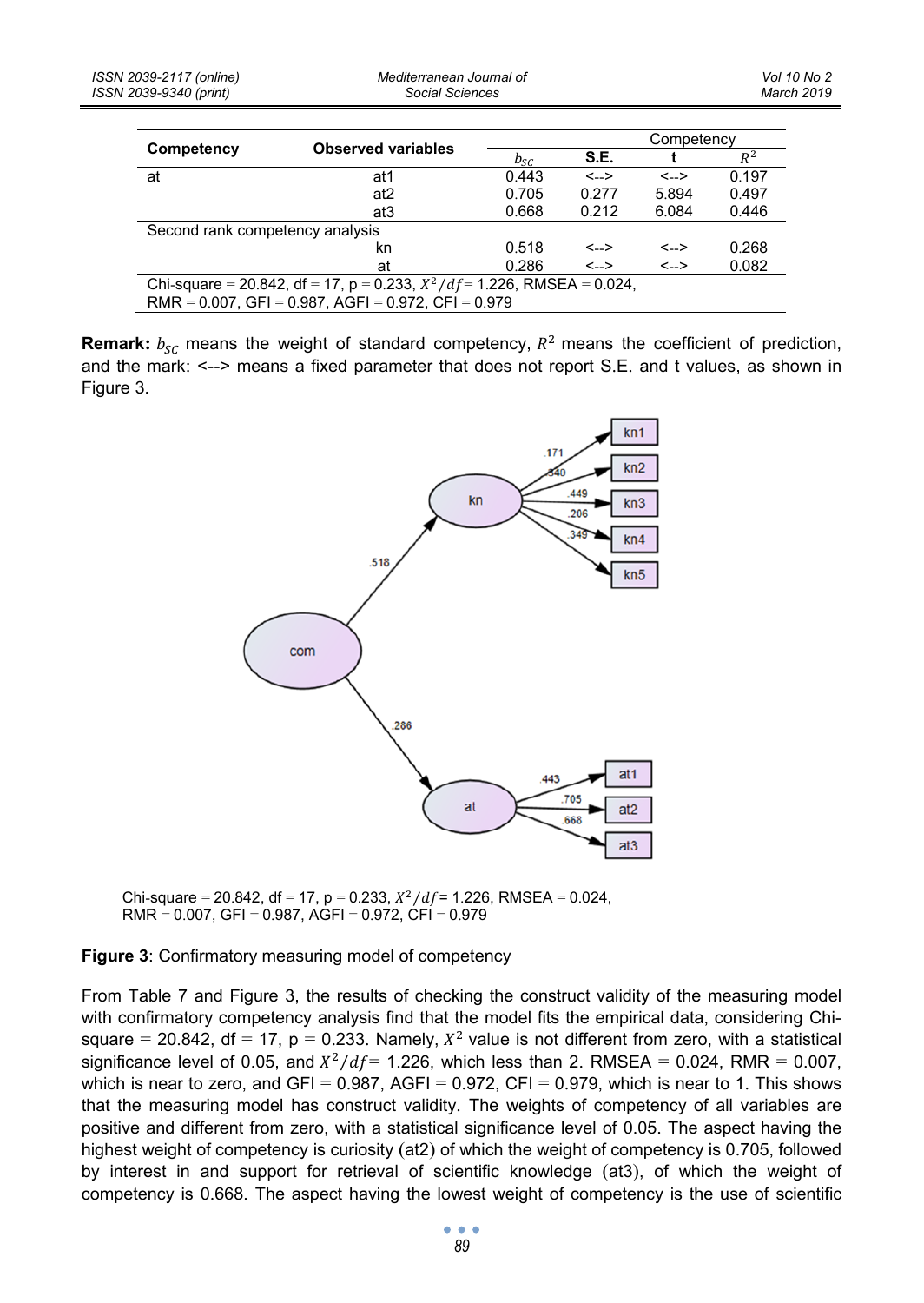knowledge to identify science-related issues (kn1), of which the weight of competency is 0.171. Additionally, the reliability coefficient of variables,  $R^2$ , that describes the covariance of competency, ranges between 0.029 and 0.497.

#### **7. Discussion**

This research concerned the development of competency indicators of scientific literacy in junior secondary students, so that the research discussion can be conducted within the desired frame. Therefore, the researcher separates the discussion into aspects in terms of knowledge and qualification, according to the following:

- 1. Knowledge comprises current situations in the  $21<sup>st</sup>$  century and knowledge about the world. This is consistent with Hunter (2004, p.101) and Morais and Ogden (2010, p.448) who gave importance to knowledge and understanding and explanation about the causes and impact of incidences, problems, and situations in the current world. This is in harmony with Brustein (2002, as cited in Hunter, 2004, p.11) who described that such knowledge could help raise awareness of changes leading to adjustment in living life appropriately. Curren (2003, as cited in Hunter, 2004, p.11) said that understanding of such knowledge could raise awareness of how a person's action could have an impact on the world, and how the world also has an influence on a person. All 5 observed variables of the measuring model of knowledge competency are correlated with all 10 pairs of variables. The correlation coefficient ranges between 0.191 and 0.030, and the highest correlation coefficient of variables is 0.191; the relationship between the process of seeking scientific knowledge (kn5) and the ability to interpret data and evidence scientifically (kn3), followed by 0.155; the relationship between the ability to interpret data and evidence scientifically (kn3) and the ability to explain phenomena scientifically (kn2). The lowest correlation coefficient of variables is 0.030; the relationship between the ability to interpret data and evidence scientifically (kn3) and the use of scientific knowledge to identify science-related issues (kn1). The results of checking the construct validity of the measuring model of knowledge competency find that the model fits with the empirical data, considering Chisquare = 4.051, df = 4, p = 0.399. Namely,  $X^2$  value is not different from zero, with a statistical significance level of 0.05, and  $X^2/df = 1.031$ , which is lower than 2. Meanwhile, RMSEA = 0.006, RMR = 0.007, which is near to 0, and GFI = .9936, AGFI = 0.985, CFI = 0.998, which is near to 1. This means that the measuring model of knowledge competency has construct validity. With regard to the weights of competency of variables, they are positive and different from zero, with a statistical significance level of 0.05. The variable having the highest weight is the ability to interpret data and evidence scientifically (kn3), of which the weight of competency is 0.439, and the variable having the lowest weight of competency is knowledge and understanding of the natural world (kn4), of which the weight of competency is 0.222.
- 2. Qualification comprises leading oneself and thirst for knowledge and learning. This is consistent with the Swiss Consulting Group (2002, as cited in Hunter, 2004, p.11), who said that a person with global competencies must lead oneself or a team to meet success in works as planned and know how to develop a strategy. In relation to becoming a global citizen, this is consistent with Reimers (2009, p.3), who said that those with global competencies should know how to accept different opinions, admire and pay respect to a diversity of cultures, be enthusiastic in following news and incidences that are world problems, and see the importance of and solve problems that have impact on regions. Curren (2003, as cited in Hunter, 2004, p.11) said that people with global competencies must show their awareness of how their actions have an impact on the world, and how the world also has an influence on them. The results of the confirmatory competency analysis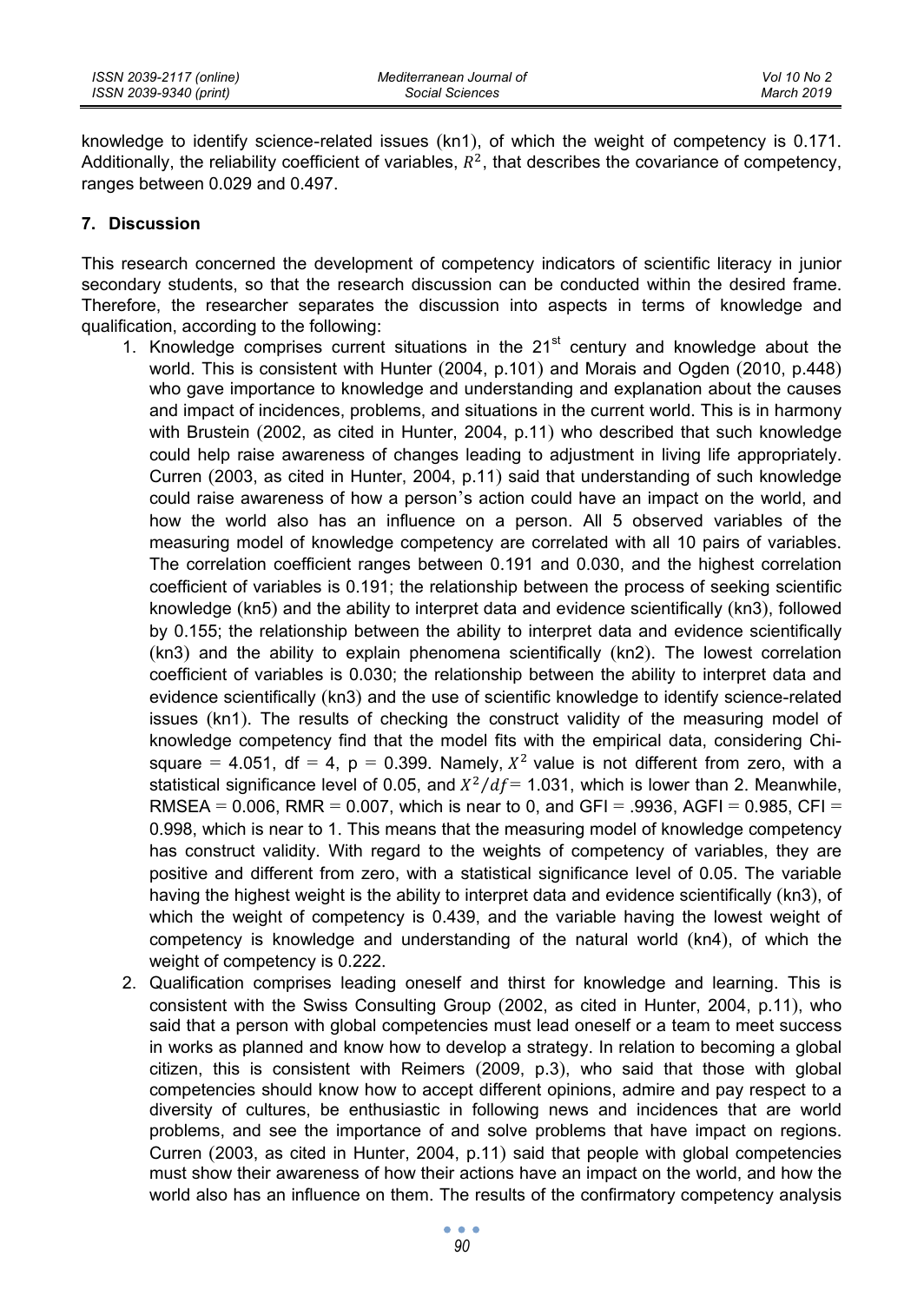find that the correlation coefficient in 3 observed variables of the measuring model of qualification competency is correlated with all 3 pairs of variables. The correlation coefficient ranges between 0.466 and 0.302. The highest correlation coefficient of variables is 0.466; curiosity (at2) and interest in and support for the retrieval of scientific knowledge (at3), followed by 0.309; the relationship between retrieval of scientific knowledge (at1) and curiosity (at2).The lowest correlation coefficient of variables is 0.302; the relationship between interest in and support for the retrieval of scientific knowledge (at3) and the retrieval of scientific knowledge (at1). The results of checking the construct validity of the measuring model of qualification competency with confirmatory competency analysis find that the model fits the empirical data, considering Chi-square  $= 1.883$ , df  $= 1$ ,  $p = 0.170$ . Namely,  $X^2$  value is not different from zero, with a statistical significance level of 0.05, and  $X^2/df = 1.883$ , which is less than 2, while RMSEA = 0.048, RMR = 0.003, which is near to 0, and GFI 0.997, AGFI = 0.981, CFI = 0.994, which is near to 1. This shows that the measuring model of confidence had construct validity. The weights of competency of all variables are positive and different from zero, with a statistical significance level of 0.05. The variable having the highest weight of competency is interest in and support for the retrieval of scientific knowledge (at3), of which the weight of competency is 0.693, and the variable having the lowest weight of competency is retrieval of scientific knowledge (at1), of which the weight of competency is 0.500. It can be seen that the body of fundamental scientific knowledge can be applied to connect with social issues (NSTA, 1993, p.3; Aikenhead, 2005, p.392).

#### **8. Recommendation**

There should be an increase in the development of competency indicators of skill competency for junior secondary students and in the development of curriculums that enhance scientific literacy competency for junior secondary students in all aspects.

#### **References**

Aikenhead, G.S. (2005). Research into STS Science Education. Education Quimica. 16(3): 384-397.

- Baker, D.R. et al. (2009). The Communication in Science Inquiry Project (CISIP): A Project to Enhance Scientific Literacy through the Creation of Science Classroom Discourse Communities. International Journal of Environmental & Science Education**.** 4(3): 259-274
- Bybee, R. W. (2009). PISA 2006: An Assessment of Scientific Literacy. Journal of Research in Science Teaching, 46(8), 865–883.
- Hunter, A. (2004). Knowledge Skills Attitudes and Experiences Necessary to Become Globally Competent**.** Lehigh University.
- Joreskog, K.G. & Sorbom, D. (1996). LISREL8 User**'**s Reference Guide. United States: Scientific Software International.

Laugksch, R.C. (2000). Scientific Literacy**:** A Conceptual Overview**.** *Science Education*, *84*, 71-94

Lawson, A.E. (1975). *Science Teaching and the Development of Thinking. Belmont*: Wadsworth.

- Morais, D. and Ogden, A. (2010). Initial Development and Validation of the Global Citizenship Scale**.** Retrieved August 20, 2015, from www.sagepublication.com.
- Nation Science Teacher Association [NSTA]. (1993). Science**/**Technology**/**Society**:** A New Effort for Providing Appropriate Science for All*.* Washington D.C.: The Nation Science Teacher Association.
- Reimers, F. (2009). Educating for global competency. Retrieved August 20, 2015, from www.sagepublication.com
- OECD. (2009). PISA 2009 Assessing Framework**:** Key Competencies in Reading Mathematical and science. Retrieved April 2010 from http://www.oecd.org/document/44/0,3343,en\_2649\_35845621\_44455276 \_1\_1\_1\_1,00.html.pdf.
- Yamane, T. 1973. Statistics**:** An Introductory Analysis. Third edition. New York: Harper and Row Publication.
- Ministry of Education. (2008). Basic Education Core Curriculum B**.**E**.**2551 **(**2008**).** Bangkok: The Agricultural Cooperative Federation of Thailand.